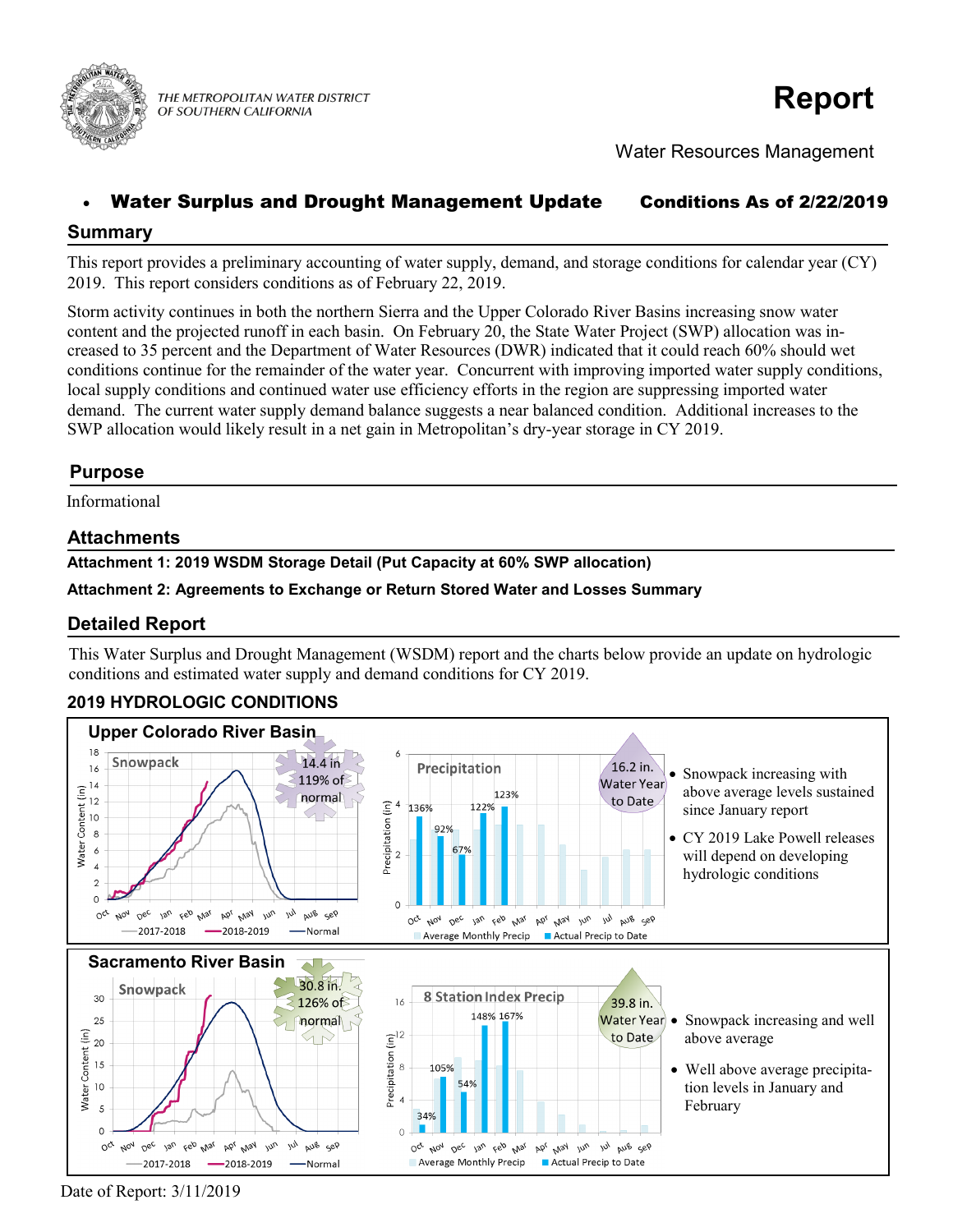

 $<sup>1</sup>$  Ranges reflect uncertainty of Colorado River higher</sup> priority water use and Member Agency water demand on

35%

**Allocation** 

60%

**Allocation** 

Metropolitan.

4. Transfer Supply Purchase: Monitor supply availability and export capacity. Recommendation to proceed with a purchase is less likely given improving supply/ demand balances.

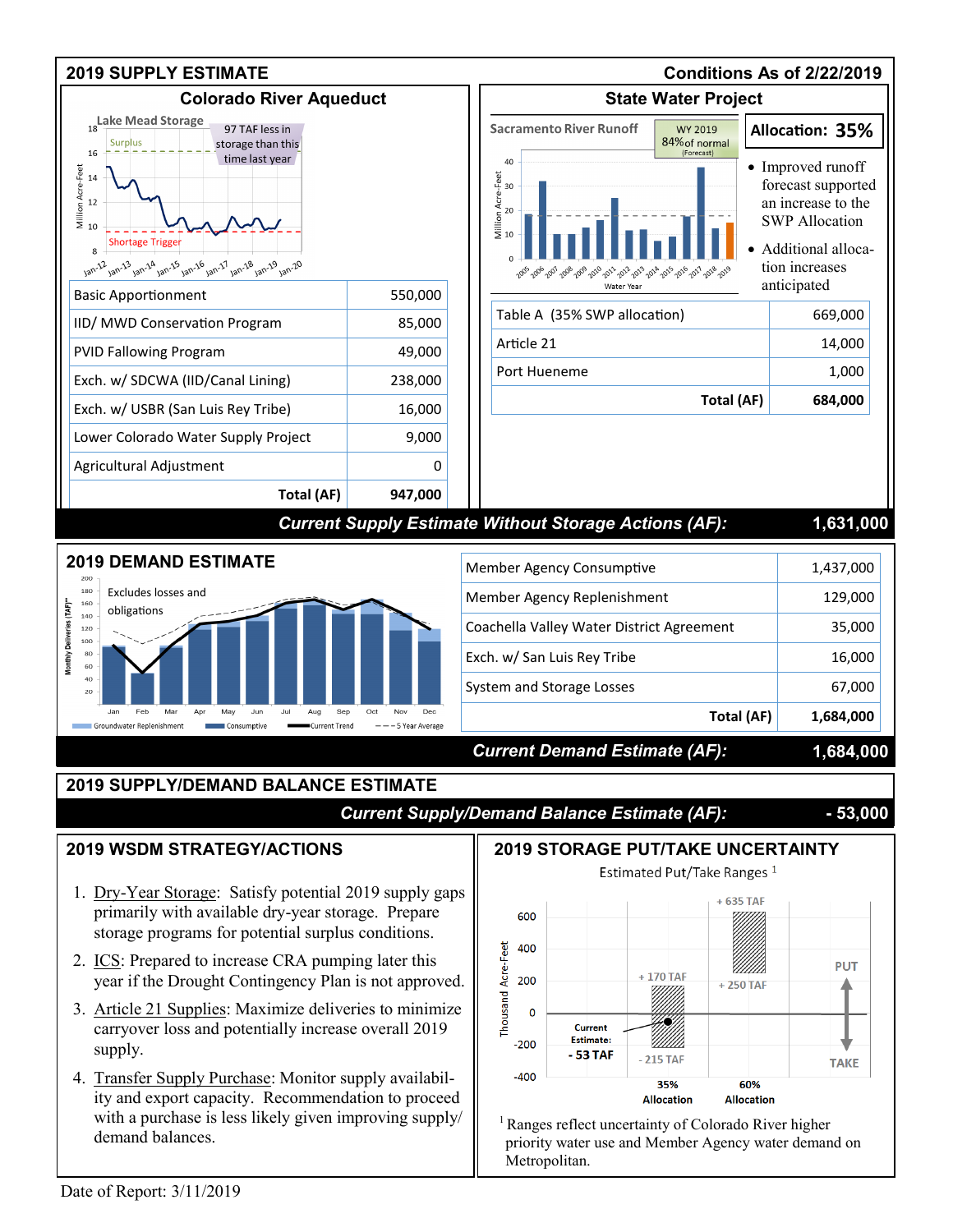# **2019 WSDM Storage Detail**

|                                                | 1/1/2019              | <b>CY 2019</b>            | 2019 Total              |
|------------------------------------------------|-----------------------|---------------------------|-------------------------|
| <b>WSDM Storage</b>                            | <b>Storage Levels</b> | Put Capacity <sup>1</sup> | <b>Storage Capacity</b> |
| <b>Colorado River Aqueduct Delivery System</b> | 593,000               | 299,000                   | 1,563,000               |
| Lake Mead ICS                                  | 593,000               | 299,000                   | 1,563,000               |
| <b>State Water Project System</b>              | 982,000               | 194,000                   | 1,879,000               |
| MWD SWP Carryover <sup>2</sup>                 | 256,000               | 94,000<br>0               | 350,000                 |
| DWCV SWP Carryover <sup>2</sup>                | 0                     |                           |                         |
| Castaic Lake (DWR Flex Storage)                | 154,000               | 0                         | 154,000                 |
| Lake Perris (DWR Flex Storage)                 | 65,000                | 0                         | 65,000                  |
| Arvin Edison Storage Program                   | 154,000               | $\overline{0^3}$          | 350,000                 |
| Semitropic Storage Program                     | 187,000               | 60,000                    | 350,000                 |
| Kern Delta Storage Program                     | 138,000               | 30,000                    | 250,000                 |
| Mojave Storage Program                         | 19,000                | 0                         | 330,000                 |
| <b>AVEK Storage Program</b>                    | 9,000                 | 10,000                    | 30,000                  |
| <b>In-Region Supplies and WSDM Actions</b>     | 977,000               | 244,000                   | 1,536,000               |
| Diamond Valley Lake                            | 702,000               | 108,000                   | 810,000                 |
| Lake Mathews                                   | 141,000               | 41,000                    | 182,000                 |
| Lake Skinner                                   | 37,000                | 7,000                     | 44,000                  |
| CUP - IEUA/TVMWD (Chino Basin)                 | 42,000                | 88,000 <sup>4</sup>       | 100,000                 |
| CUP - Long Beach (Central Basin)               | 0                     |                           | 13,000                  |
| CUP - Long Beach (Lakewood)                    | 0                     |                           | 4,000                   |
| CUP - Foothill (Raymond and Monkhill)          | 0                     |                           | 9,000                   |
| CUP - MWDOC (Orange County Basin)              | 0                     |                           | 66,000                  |
| CUP - Three Valleys (Live Oak)                 | 0                     |                           | 3,000                   |
| CUP - Three Valleys (Upper Claremont)          | 1,000                 |                           | 3,000                   |
| CUP - Western                                  | 5,000                 |                           | 12,000                  |
| Cyclic - Upper San Gabriel                     | 48,000                |                           | 100,000                 |
| <b>Cyclic - Three Valleys</b>                  | 0                     |                           | 40,000                  |
| Cyclic - Burbank                               | 0                     |                           | 35,000                  |
| Cyclic - Calleguas                             | 0                     |                           | 5,000                   |
| Cyclic - Eastern                               | 1,000                 |                           | 10,000                  |
| Cyclic - MWDOC                                 | 0                     |                           | 100,000                 |
| <b>Other Programs</b>                          | 563,000               | 234,000                   | 1,128,000               |
| <b>Other Emergency Storage</b>                 | 328,000               | 0                         | 328,000                 |
| <b>DWCV Advanced Delivery Account</b>          | 235,000               | 234,000                   | 800,000                 |
| <b>Total</b>                                   | 3,115,000             | 971,000                   | 6,106,000               |
| Emergency                                      | 626,000               | 0                         | 626,000                 |
| Total WSDM Storage (AF) <sup>5</sup>           | 2,489,000             | 971,000                   | 5,480,000               |

 $1$  Put capacity assumed under a 60% SWP Table A Allocation.

 $^2$  Total Storage Capacity varies year to year based on prior year remaining balance added to current year contractual limits.

 $3$  Puts are limited due to water quality considerations.

<sup>4</sup> Total estimated put capacity across all Conjunctive Use and Cyclic programs.

<sup>5</sup> Total WSDM Storage level is subject to change based on accounting adjustments.